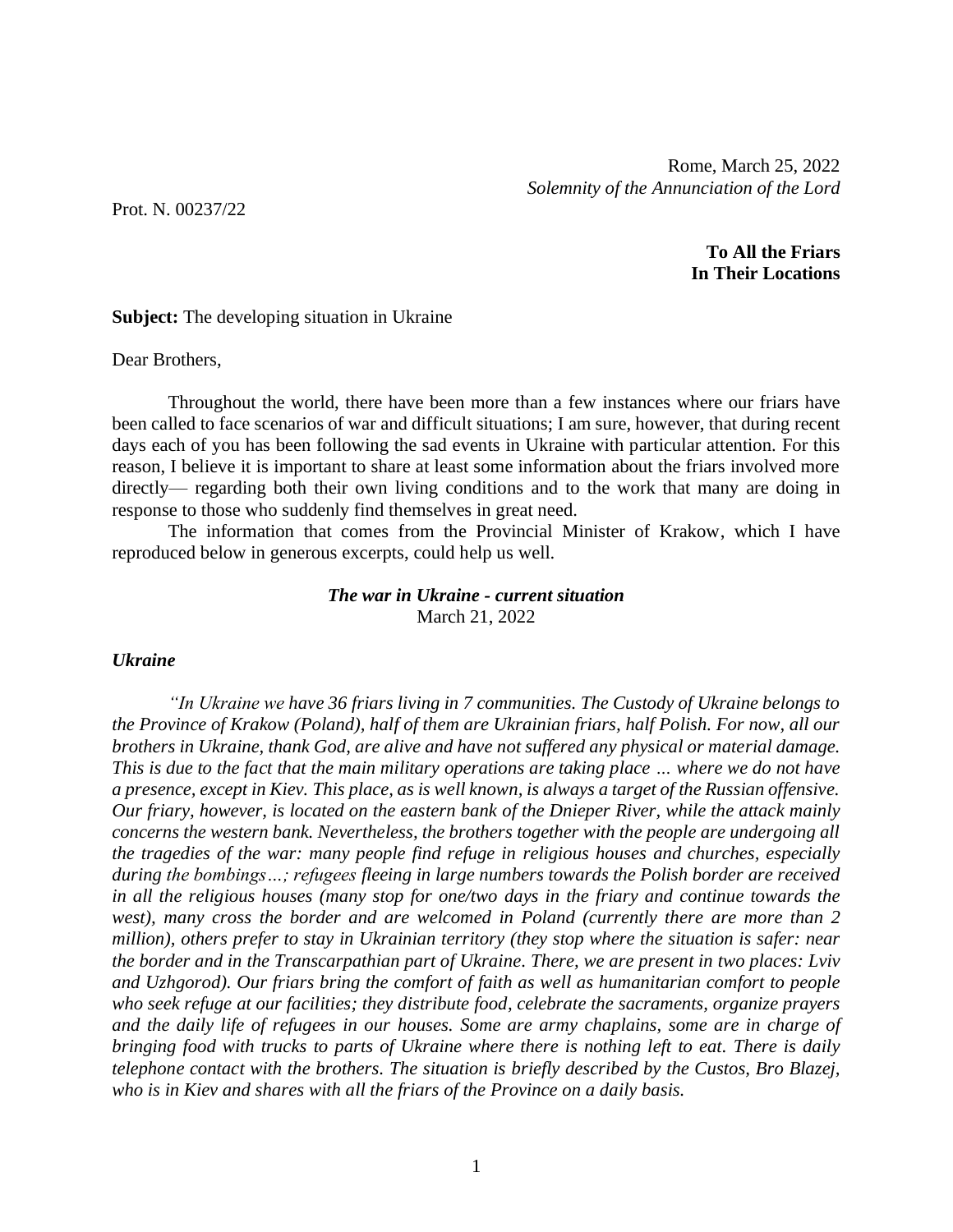### *Russia*

*In Russia, there are five brothers in two communities: in Voronezh and in Bielgorod. Everyone is fine, although the repercussions of the war are reaching them too: the military airport is located in Bielgorod; the borders of Ukraine with the European Union are closed, - (we can imagine what kind of attention is needed!) - life has become more expensive. Thank God we are able to maintain telephone contact with them.*

#### *Poland*

*Although they have no direct contact with the war, the brothers are committed to dealing with its effects: welcoming refugees (for now there are about 70 people in our friaries, and over 300 have passed through them, making short stops); about twenty friars are involved as volunteers on the border with Ukraine to organize the initial reception of refugees; some work in railway stations which have become reception points; the friars made a personal commitment to bring food and humanitarian aid by traveling by car from Poland to Ukraine; in retreat houses, children are received from orphanages. An attempt is being made to organize humanitarian transport (food, medicine, cleaning agents) in Ukraine, especially to the friars of Lviv and Uzhgorod.*

### *Economics*

*Since the beginning of the war, many provinces of the Order, individual fraternities, state institutions and individuals have sent cash offerings to the Custody of Ukraine. Current income (3/18/2022) is as follows: 201.582 PLN; EUR 104,317; 10,000 USD.*

*Thanks be to God and to our benefactors! For now, we are trying to use the products that are arriving through humanitarian channels organized by Caritas (food, medicines, chemicals). The money is used for emergencies (until present, at one of the friaries in Ukraine - for specialized medicines: PLN 8,000) and will continue to be used after the war to help people get back to normal life."*

The accounts listed under the General Curia have also received about 100,000.00 Euros so far. Thanks to everyone, with special mention to the many lay people who have desired to contribute with offerings both small and large. So far, we have intervened with a little more than 40,000.00 Euros, advanced by the Province of Warsaw, to support the friars of the Custody of Belarus, who are also in a challenging situation due to the strong devaluation of currency as well as difficulties with accessing banks. If the border between Belarus and Poland remains open, it will be possible to have a more accessible corridor for aid and communication. On the refugee reception front, there is a constant rate of intake in our houses located in the other nations bordering Ukraine. In a like fashion, all of Europe is studying the conditions for being able to help the refugees. I can only support all the efforts that are being made.

I think it would be fair to mention here our gratitude to the Provinces who have allowed us, during this time, to also help in a significant way our brothers in Lebanon, who are living in a very difficult situation on an economic level, but who do not cease to assist with, as much as they